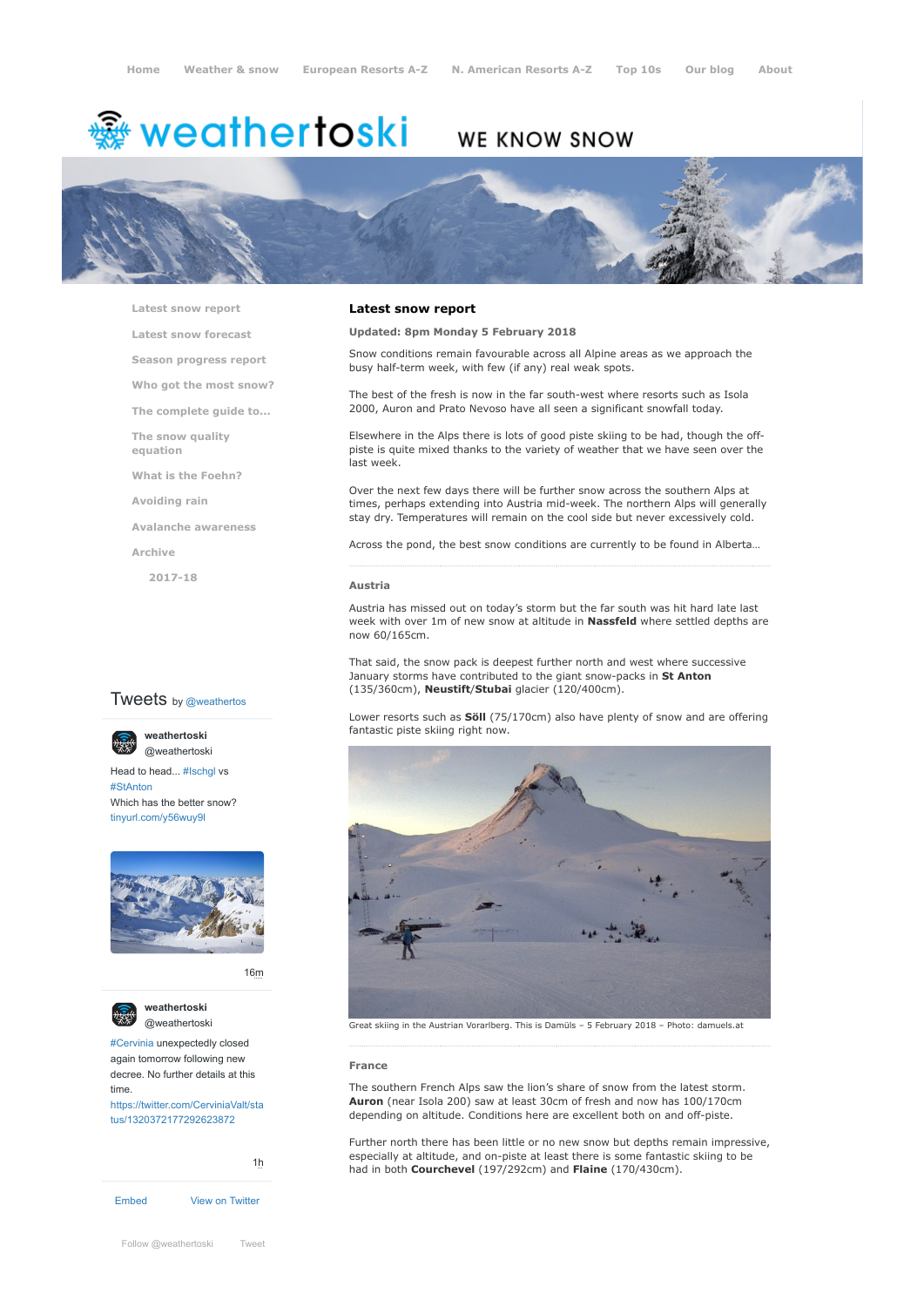

Tailor-made ski holidays and short breaks to some of the finest hotels in the Alps







# **Contact us...**

**Got a burning question about weather or snow conditions in the Alps?** [Contact us](https://www.weathertoski.co.uk/about-1/contact-us/) and we'll do our best to answer it...

E: [info@weathertoski.co.uk](mailto:fraser@weathertoski.co.uk)

T: +44 (0)20 3151 3154

[Website terms of use](https://www.weathertoski.co.uk/about-1/website-terms-of-use/)

[Privacy notice](https://www.weathertoski.co.uk/about-1/privacy-notice/)



#### **Italy**

Snow conditions remain excellent across the Italian Alps with new snow today in the southern Piedmont, where base depths are 70/220cm in **Sestriere** and 130/240cm in **Prato Nevoso**.

Areas further north and east have largely missed out today but the Dolomites did see significant snow last week, with 40cm in **Cortina** (40/120cm), for example.

The greatest base depths remain in the high resorts of the Aosta, however, where **Cervinia** now has 250/395cm.



Heavy snow today in Prato Nevoso in the south-western Italian Alps – 5 February 2018 – Photo: facebook.com/PratoNevososki

#### **Switzerland**

Snow conditions are excellent across most Swiss reports, especially on-piste, with no real weaknesses anywhere.

Generally speaking the deepest bases are at altitude in the south-west, where **Zermatt** has 135/340cm and **Saas-Fee** has 105/445cm. However, there is also excellent skiing on offer in the lower resorts in the north, including **Villars** (40/210cm) and **Wengen** (33/146cm).



Excellent on-piste snow conditions on the Swiss side of the Portes du Soleil – 5 February 2018 – Photo: champery.com